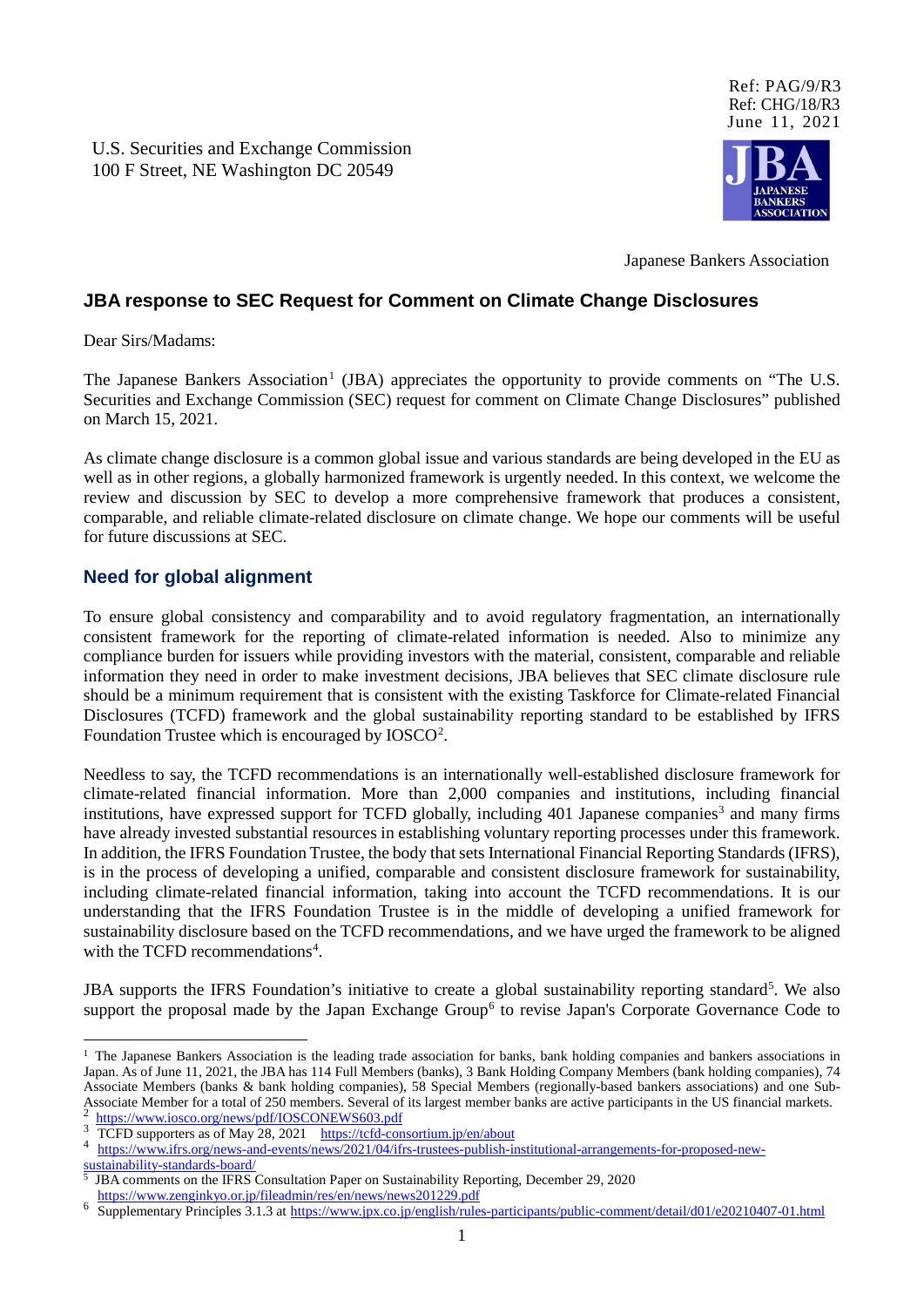enhance the climate-related disclosure based on the TCFD recommendations or equivalent international frameworks for prime market listed companies.

The Financial Stability Board (FSB) is currently working on climate-related disclosure to promote globally consistent and comparable disclosures by companies based on the TCFD recommendations and is planning to publish a roadmap to G20 in July. In addition, the Basel Committee for Banking Supervision (BCBS) and the G20 Sustainable Finance Working Group (SFWG) are also working to create a consistent sustainability/climate change disclosure framework.

We encourage SEC to align U.S. standards with the global framework that FSB and other international setting bodies plan to propose. JBA believes that the future SEC disclosure framework should avoid a prescriptive approach that may create practical challenges in preparing disclosure materials.

#### **Direct impact for the foreign SEC registered company**

JBA members primarily consist of non-U.S. financial institutions headquartered in Japan, but we note that the 2010 guidance on climate-related disclosures applies not only to U.S. companies but also to non-U.S. SEC registered companies that are subject to filing of Form 20-F.

Given the SEC disclosure framework will be established after this consultation process, the framework will have a significant direct impact to Japanese SEC-registered companies, including financial institutions. The future SEC climate disclosure rule should provide minimum standards for corporate disclosures (as discussed in our response to Question 3) and be consistent with the TCFD framework and the global sustainability reporting standard to be established by the IFRS Foundation Trustee. Without the alignment, firms will have to prepare multiple disclosure materials describing the same reality/substance.

This principle will minimize any compliance burden for issuers while providing investors with the material, consistent, comparable and reliable information they need for investment decisions. We respectfully request SEC to continue discussions and engagement with various stakeholders not only in the U.S. but also globally, including the IFRS Foundation Trustee.

#### **Specific comments**

We have provided further comments to the specific questions for your kind consideration in the Annex.

(End)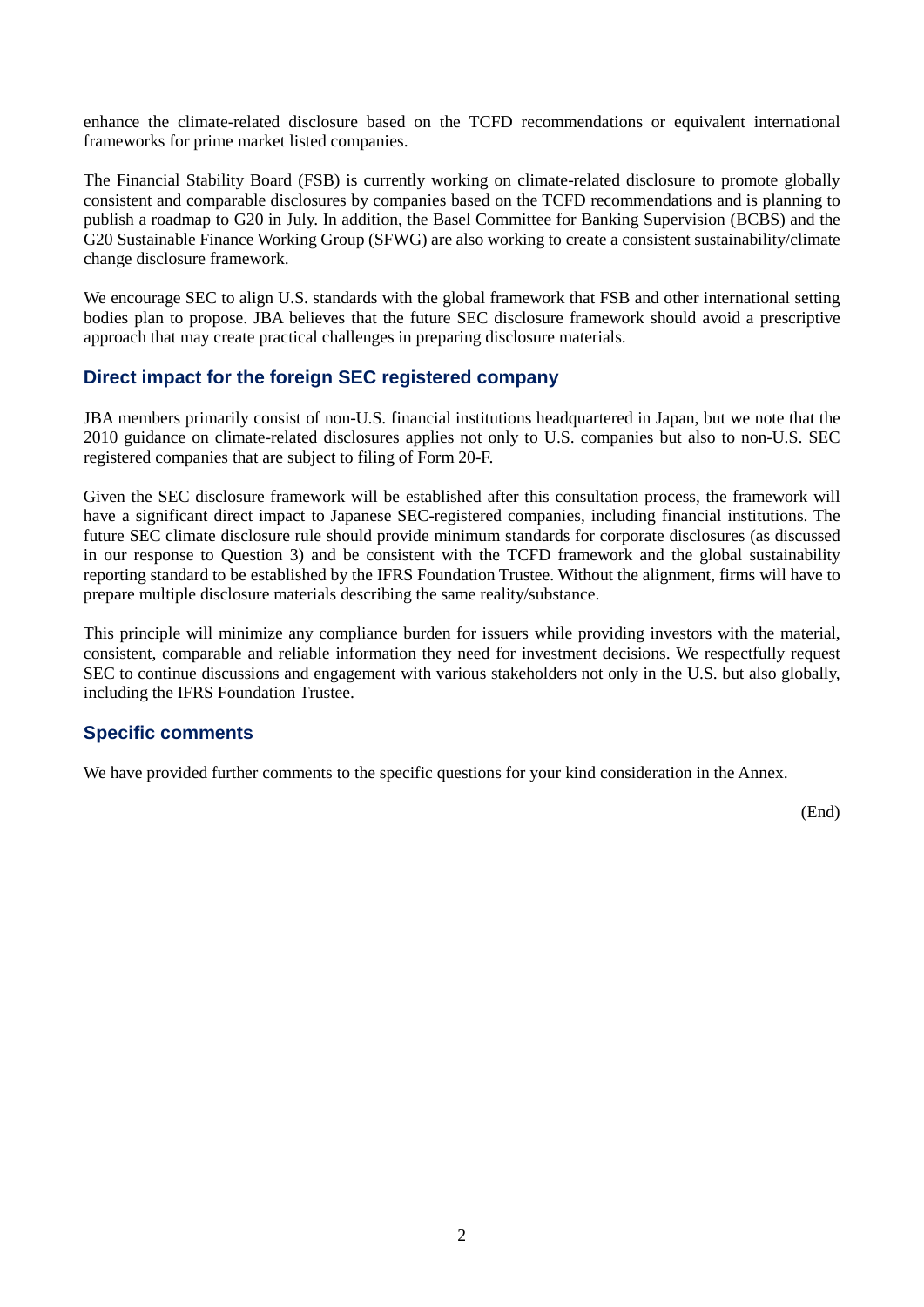#### **[Specific Comments to 15 questions]**

| <b>Questions</b>                                                                                                                                                                                                                                                                                                                                                                                                                                                                                                                                                                                                                                                                                                                                                                              | <b>Comments</b>                                                                                                                                                                                                                                                                                                                                                                                                                                                                                                                                                                                                                                                                                                                                                                                                                                                                                                                                                                                                                                                                                                                                                                                                                                     |
|-----------------------------------------------------------------------------------------------------------------------------------------------------------------------------------------------------------------------------------------------------------------------------------------------------------------------------------------------------------------------------------------------------------------------------------------------------------------------------------------------------------------------------------------------------------------------------------------------------------------------------------------------------------------------------------------------------------------------------------------------------------------------------------------------|-----------------------------------------------------------------------------------------------------------------------------------------------------------------------------------------------------------------------------------------------------------------------------------------------------------------------------------------------------------------------------------------------------------------------------------------------------------------------------------------------------------------------------------------------------------------------------------------------------------------------------------------------------------------------------------------------------------------------------------------------------------------------------------------------------------------------------------------------------------------------------------------------------------------------------------------------------------------------------------------------------------------------------------------------------------------------------------------------------------------------------------------------------------------------------------------------------------------------------------------------------|
| $\mathbf{1}$ .                                                                                                                                                                                                                                                                                                                                                                                                                                                                                                                                                                                                                                                                                                                                                                                | $[(1)-(3)]$                                                                                                                                                                                                                                                                                                                                                                                                                                                                                                                                                                                                                                                                                                                                                                                                                                                                                                                                                                                                                                                                                                                                                                                                                                         |
| (1) How can the Commission best regulate, monitor, review, and guide climate<br>change disclosures in order to provide more consistent, comparable, and<br>reliable information for investors while also providing greater clarity to<br>registrants as to what is expected of them?<br>(2) Where and how should such disclosures be provided?<br>(3) Should any such disclosures be included in annual reports, other periodic<br>filings, or otherwise be furnished?                                                                                                                                                                                                                                                                                                                        | From banks' perspective, we expect SEC to coordinate with banking regulators such as cen<br>requirements for banks related to non-financial information including climate change<br>disclosure requirements, banks need to gather clients' information from materials discl<br>desirable if we can obtain clients' material information from issuer's SEC periodic repor<br>guarantee the reliability of disclosed information.<br>The detailed climate change-related information such as metrics or data which are not in<br>included in the corporate's annual report as one of the data sources for investors and<br>disclosure of climate change related information should not be required to be included in a<br>If SEC registrants/issuers are required to make climate-related disclosures on an annual<br>flexibility as to when during the course of the year they make those disclosures, as oppos<br>those disclosures at a specific time during the year imposed SEC. This flexibility will ma<br>for global institutions.                                                                                                                                                                                                            |
| 2.<br>What information related to climate risks can be quantified and measured?<br>(1)<br>(2) How are markets currently using quantified information?<br>(3) Are there specific metrics on which all registrants should report (such as, for<br>example, scopes 1, 2, and 3 greenhouse gas emissions, and greenhouse gas<br>reduction goals)?<br>(4) What quantified and measured information or metrics should be disclosed<br>because it may be material to an investment or voting decision?<br>(5) Should disclosures be tiered or scaled based on the size and/or type of<br>registrant)?<br>$(6)$ If so, how?<br>(7) Should disclosures be phased in over time?<br>$(8)$ If so, how?<br>(9) How are markets evaluating and pricing externalities of contributions to<br>climate change? | $[(1)-(4) etc.]$<br>Generally, we are still in a development stage on how to utilize metrics and trying to find<br>comparable and consistent metrics due to lack of globally standardized methodologies. I<br>current practice and level of maturity of methodologies for any next step for the disclosu<br>Otherwise, as there is an issue on consistency in metrics used by each entity, this may ca<br>disclose metrics, investors might misunderstand or have difficulty in comparison with ot<br>In relation to the metrics on GHG emission, we understand that carbon footprint (Scope?<br>decision-making and stakeholder communications. On the other hand, there are many co<br>disclose their carbon footprint and there is also an issue on lack of comparable methodol<br>These issues could be relieved by standardization of metrics related to carbon footprint r<br>carbon footprint reference data of each sector by the government, which will encourage<br>GHG emissions and to utilize it for investment / loan and management decision-making.<br>SEC should build on the established work and accumulated knowledge of TCFD framew<br>related quantified information or specific metrics. Please note that the TCFD recommend |
| Do climate change related impacts affect the cost of capital? if so, how<br>(10)<br>and in what ways?<br>How have registrants or investors analyzed risks and costs associated with<br>(11)<br>climate change?                                                                                                                                                                                                                                                                                                                                                                                                                                                                                                                                                                                | including supplemental guidance on forward-looking metrics following from the TCFD'<br>late 2020 to earlier this year.                                                                                                                                                                                                                                                                                                                                                                                                                                                                                                                                                                                                                                                                                                                                                                                                                                                                                                                                                                                                                                                                                                                              |

and banks and to align regulatory is as central banks and to align regulatory change. This means that to meet the s disclosed or provided by clients. It is c reports such as Form 10-K which will

 $\theta$  not included in the Form 10-K can be is and banks. However, we believe that led in a stand-alone sustainability report.

In secure are registers are required to make comake contained annual basis, they should be permitted s opposed to being required to make will make compliance less burdensome

to find a way to disclose with parable and consider the state in the standardized methodologies. It is important to consider the isclosure of metrics.

may cause concern that when we with other financial institutions. Scope3) is useful for investment any companies that do not collect or ethodologies.

tprint measurement or disclosure of ourage banks to disclose their Scope 3

Framework on the disclosure of climatemmendations may soon be revised TCFD's public consultation process in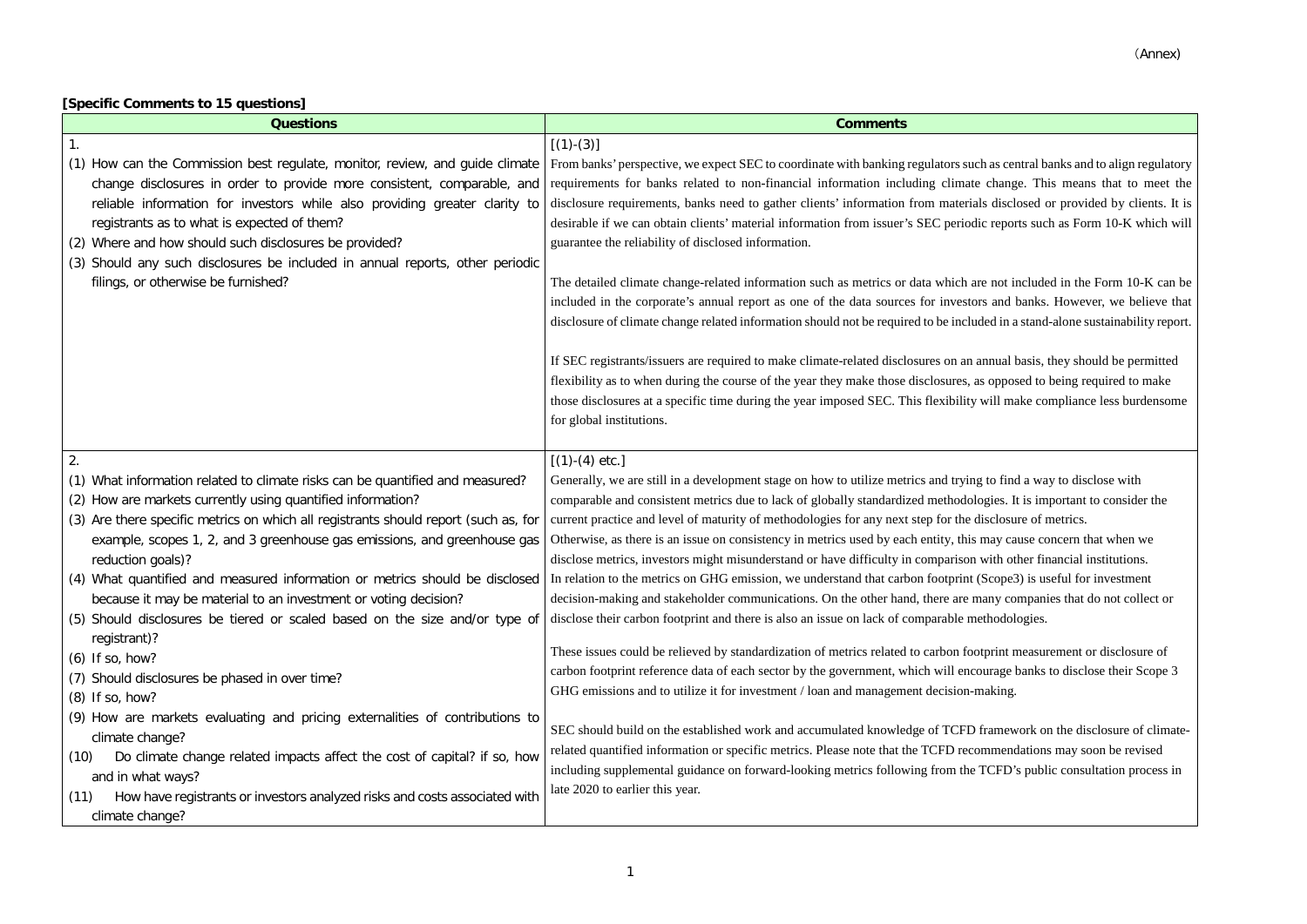- (12) What are registrants doing internally to evaluate or project climate [(1)] scenarios?
- (13) What information from or about such internal evaluations should be disclosed to investors to inform investment and voting decisions?
- (14) How does the absence or presence of robust carbon markets impact firms' analysis of the risks and costs associated with climate change?

We recognize that Scope 1,2  $\&$ 3 and Carbon footprint are useful sources of information for banks' decision-making as well as for communication with stakeholders (e.g. investors).

Climate risks can be quantified and measured by scenario analysis, and some of the JBA member banks conducted scenario analysis for their portfolio related to certain selected sectors on transition risk and physical risk using various data from clients, publicly available data and third-party data source. However, there is a lack of available data to expand the scope of the scenario analysis, including data on the difference of impact of physical risk analysis due to clients' location, GHG reduction target and results as well as GHG emissions intensity. We need such data which is useful to understand the clients' climate change risk initiatives.

### [(3)]

On the other hand, from banks' perspective, there are many companies that do not collect or disclose their carbon footprint. That is the reason why obtaining or estimating GHG emissions is a major issue for the banks. (we recognize that the Global Standards have not yet been established regarding the estimation methodology).

We recognize that the climate change related impacts could affect the cost of capital, in the result of incorporating clients' climate change risk factors into credit risk assessment process. When the risk is reflected in the default rate and parameter such as PD deteriorated, it directly triggers the bank's RWA increase, which potentially result in the increase of required capital (i.e. increased cost of shareholders' equity).

The above-mentioned issues could be relieved by (i) standardization of metrics related to carbon footprint measurement and/or (ii) disclosure of carbon footprint reference data of each sector by the government. Both domestic (i.e. between different agencies in the U.S.) and international standardization of and coordination on disclosure requirements and metrics are critical. We would strongly ask SEC to take part in standardizing metrics and/or encourage governments to disclose relevant data, as these activities are expected to boost the disclosure of banks. Also, we would like SEC to enhance the industry- or sector-specific disclosure of the relevant KPIs, especially for carbon-intensive sectors such as electric power and transportation sector, including scopes 1, 2 and 3 GHG emissions.

## $[(7), (8)]$

Climate-related disclosure requirements should be phased in gradually, particularly given that there are currently some data gaps and the lack of the established methodology for quantification and that disclosure requirements should be updated on an ongoing basis. In addition, disclosure requirements should be flexible enough to accommodate evolving climate-related risks and risk-assessment practices.

It is also expected that the engagement will be required to acquire clients' information. It will require sufficient time to give a thorough explanation to get the understanding/cooperation from clients.

# $[(10)]$

On the other hand, we acknowledge that it is extremely difficult to establish the methodology. If we are to incorporate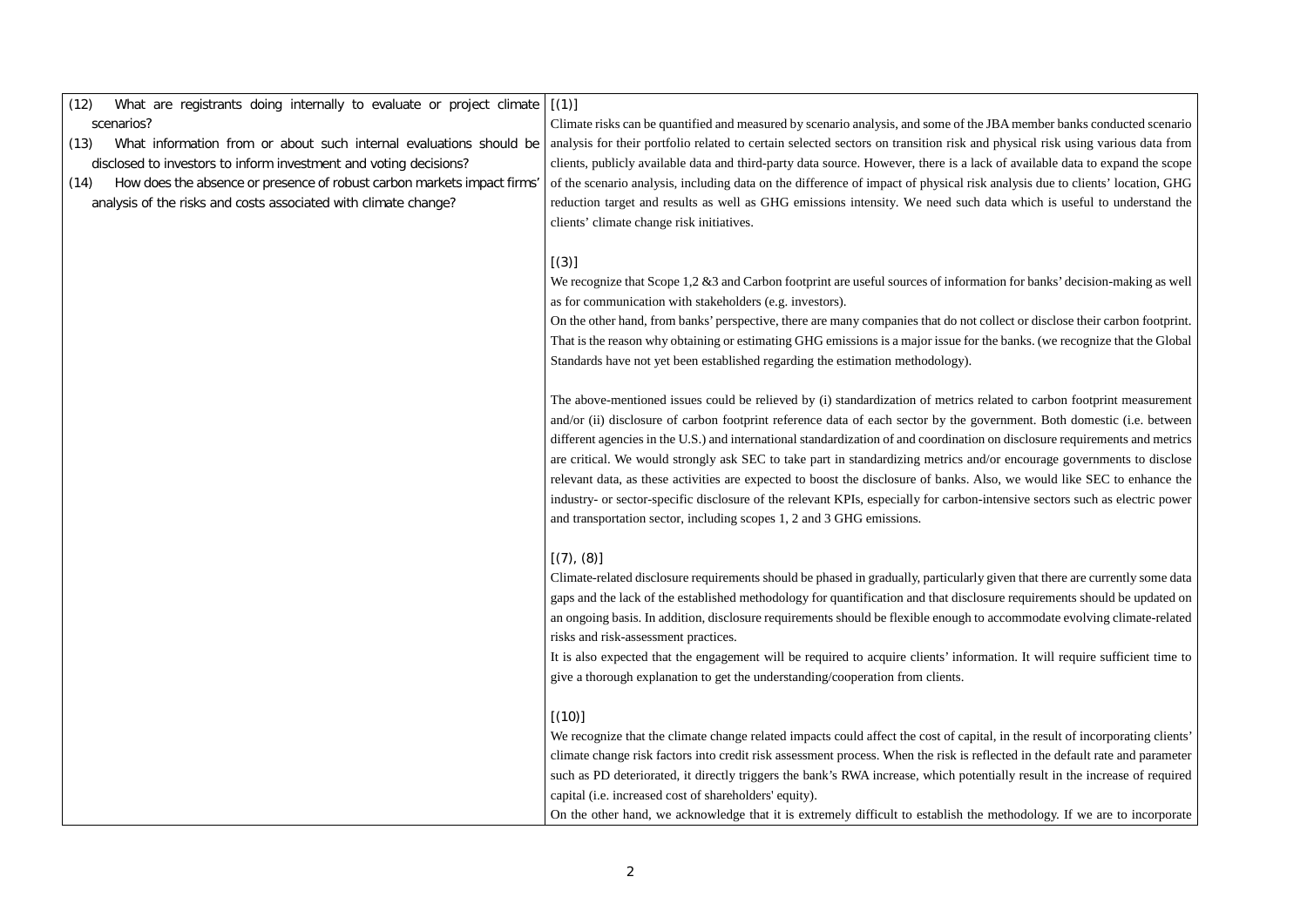ection and correlation between the risk wever, the major bottleneck is, since the we cannot conduct back testing. Hence, ost of capital at the moment due to lack

ather information seeking standardized

ion of TCFD etc.

closure standards will cause wide range SEC registrants/industry participants expect much higher level of disclosure ors using sustainability reporting is the te change, a single materiality approach in the TCFD framework.

information including climate change sure and enhance the comparability of risk analysis and enhance the accuracy

ek only information that is required nts/issuers.

ion Standard based on GICS (Global CS Sub Industry Code (8 digit)" should be used to define industries, considering risks and opportunities associated with and work across jurisdictions to seek

|                                                                                                                                                                                                                                                                                                                                                                                                                                                                                                                                                                                                                                              | those risks into Borrower Rating, we recognize that we ought to clarify the connection<br>and default rate and that the methodology will be established by the validation. However<br>time horizon of climate change/environmental risk is as long as 30-50 years, that we ca<br>we understand that it is extremely difficult to measure the degree of impact on the cost o<br>of global standard methodology that confirms the connection between the risk and PDs.                                                                                                                                                                                                                                                                                                                                                                                                                                        |
|----------------------------------------------------------------------------------------------------------------------------------------------------------------------------------------------------------------------------------------------------------------------------------------------------------------------------------------------------------------------------------------------------------------------------------------------------------------------------------------------------------------------------------------------------------------------------------------------------------------------------------------------|-------------------------------------------------------------------------------------------------------------------------------------------------------------------------------------------------------------------------------------------------------------------------------------------------------------------------------------------------------------------------------------------------------------------------------------------------------------------------------------------------------------------------------------------------------------------------------------------------------------------------------------------------------------------------------------------------------------------------------------------------------------------------------------------------------------------------------------------------------------------------------------------------------------|
|                                                                                                                                                                                                                                                                                                                                                                                                                                                                                                                                                                                                                                              | [(11)]<br>Calculate risks participating in projects such as UNEP FI TCFD Pilot Project to gather<br>methodologies.                                                                                                                                                                                                                                                                                                                                                                                                                                                                                                                                                                                                                                                                                                                                                                                          |
|                                                                                                                                                                                                                                                                                                                                                                                                                                                                                                                                                                                                                                              | [(12)]<br>Scenario analysis development and climate related risks calculation                                                                                                                                                                                                                                                                                                                                                                                                                                                                                                                                                                                                                                                                                                                                                                                                                               |
|                                                                                                                                                                                                                                                                                                                                                                                                                                                                                                                                                                                                                                              | [(13)]<br>Results of risk analysis are usually disclosed in IR documents based on an instruction of                                                                                                                                                                                                                                                                                                                                                                                                                                                                                                                                                                                                                                                                                                                                                                                                         |
| 3.<br>(1) What are the advantages and disadvantages of permitting investors,<br>registrants, and other industry participants to develop disclosure standards<br>mutually agreed by them?<br>(2) Should those standards satisfy minimum disclosure requirements established<br>by the Commission?<br>(3) How should such a system work?<br>(4) What minimum disclosure requirements should the Commission establish if it<br>were to allow industry-led disclosure standards?<br>(5) What level of granularity should be used to define industries (e.g., two-digit<br>SIC [Standard Industrial Classification Codes], four-digit SIC, etc.)? | $[(1)-(5)]$<br>As the progress of transition to low carbon is different by industry, industry-led disclosu<br>of difference in the level of disclosure and there is a gap between investors and SE<br>regarding the expectation level of climate change information disclosure. Investors expe<br>than SEC registrants/industry participants. The most useful information for investors u<br>impact of climate change on companies. In light of the urgency of addressing climate cha<br>that focuses first on investor and market participants will be beneficial as adopted in the<br>Therefore, we expect SEC to align regulatory requirements related to non-financial info<br>and to set the unified and minimum standards which will raise the level of disclosure<br>disclosed data. As a result, it will help to mitigate the complexity of climate change risk<br>of climate change risk analysis. |
|                                                                                                                                                                                                                                                                                                                                                                                                                                                                                                                                                                                                                                              | Climate change related disclosure requirements should be well-tailored so as to seek on<br>and fit SEC's investor protection mission—in order to minimize burden on registrants/i                                                                                                                                                                                                                                                                                                                                                                                                                                                                                                                                                                                                                                                                                                                           |
|                                                                                                                                                                                                                                                                                                                                                                                                                                                                                                                                                                                                                                              | [(5)]<br>Some of our member banks have been developing internal Industrial Classification<br>Industry Classification Standard) and we consider that the granularity level of "GICS St<br>be used to define industries, as, in general, a high degree of granularity should be used<br>that certain industry sub-sectors may be well positioned to respond to the strategic risks<br>climate change and the low-carbon transition. SEC should consider the practice and                                                                                                                                                                                                                                                                                                                                                                                                                                      |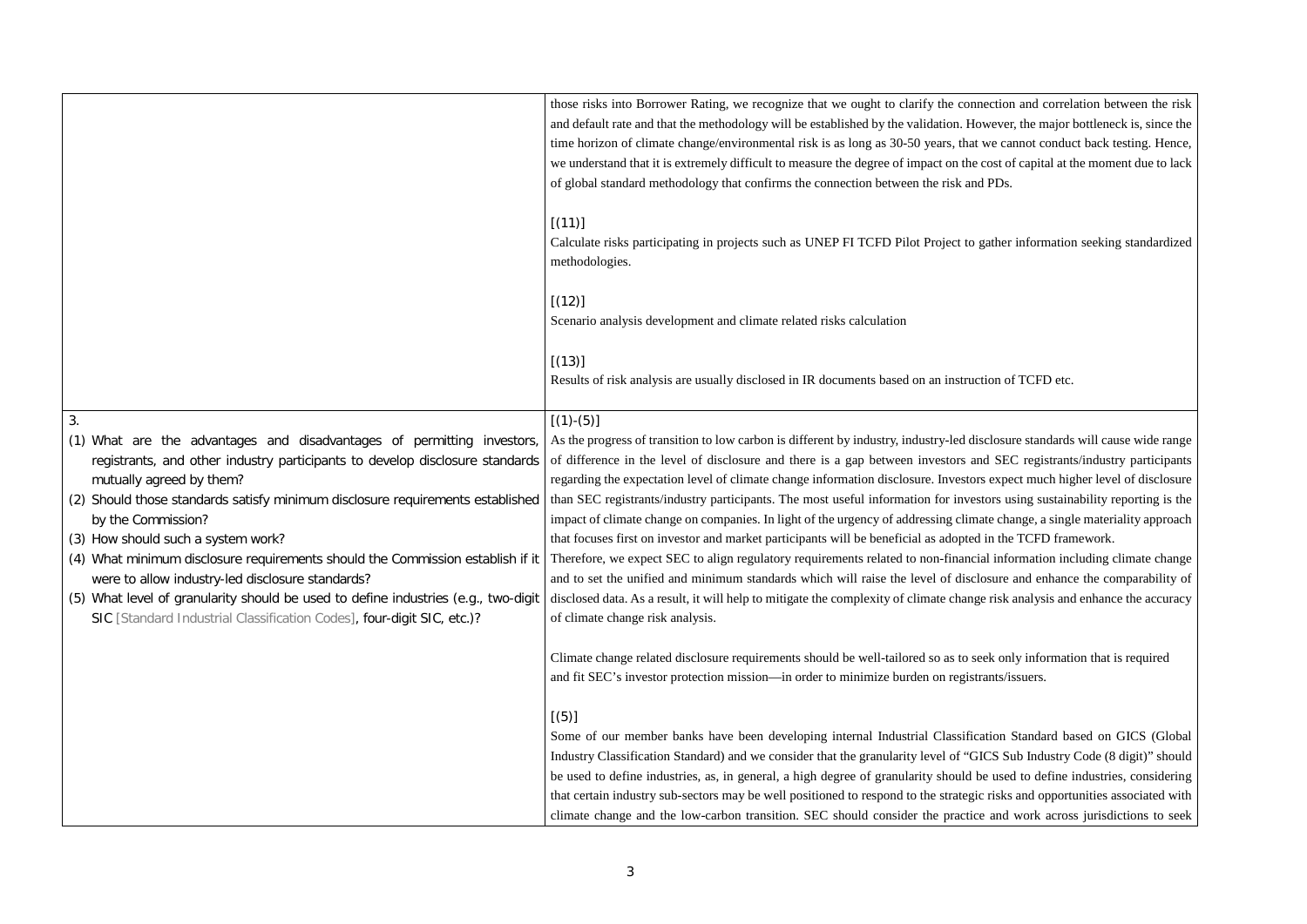fic standards including basic common ecific disclosure of the relevant KPIs, tor, including scopes 1, 2, and 3 GHG ortfolios in accordance with the Paris one of their KPIs for specific sectors, ition Pathway Initiative. For example, Scope 3, which includes emissions by tensity as a KPI to compare the status ortfolios. Therefore, we would like to KPIs for disclosure similar to SASB

-related risk management framework. A) has its mandate to consider how to recommendations already have banksd by the President Biden on May 20, Oversight Council, shall issue a report inancial entities. The JBA requests that mework, which is specific to regulated mework for banks, as we face specific ed in consultation with the industry.

by or show that into account that financial sector relationships will baures. In other words, enhancement disclosure. In order to satisfy the and loans, it requires financial sector ssion data. It is therefore important the disclosure guide corporate sector and will enhance will enhance data availability and both for financial sector and nonto design a flexible disclosure system incorporting standards, we believe that orm standard applicable across

|                                                                                    | consensus on the degree of granularity of disclosures in multiple jurisdictions.          |
|------------------------------------------------------------------------------------|-------------------------------------------------------------------------------------------|
| $\overline{4}$ .                                                                   | [(1), (2)]                                                                                |
| What are the advantages and disadvantages of establishing different climate<br>(1) | Materiality is different by each industry, therefore we support SASB's sector-specif      |
| change reporting standards for different industries, such as the financial         | reporting standards, and we would like SEC to enhance the industry- or sector-spe         |
| sector, oil and gas, transportation, etc.?                                         | especially for carbon-intensive sectors such as electric power and transportation sect    |
| How should any such industry-focused standards be developed<br>(2)<br>and          | emissions. In order to reduce environmental burden and risks associated with the position |
| implemented?                                                                       | Agreement, many financial institutions have promoted to set carbon intensity as o         |
|                                                                                    | following certain guidelines such as PACTA, SBTi for financial institutions, Transi       |
|                                                                                    | for automobile manufacturers, not only Scope 1 and Scope 2 emissions, but also S          |
|                                                                                    | vehicles they manufacture, are important. It is thus necessary to measure carbon int      |
|                                                                                    | of CO2 emissions across the industry or manage environmental burden in their po           |
|                                                                                    | request that SEC to issue guidelines for each industry, including recommended I           |
|                                                                                    | standards.                                                                                |
|                                                                                    | [(1)]                                                                                     |
|                                                                                    | From banks' perspective, there are supervisory expectations to enhance the climate-       |
|                                                                                    | For example, in the EU, JBA understands that the European Banking Authority (EB.          |
|                                                                                    | include the climate-change factors to current disclosure framework. Also, the TCFD is     |
|                                                                                    | specific factors, and the Executive Order on Climate-Related Financial Risk issued        |
|                                                                                    | 2021 states that the Secretary of the Treasury, as the Chair of the Financial Stability O |
|                                                                                    | on the necessity of any actions to enhance climate-related disclosures by regulated fire  |
|                                                                                    | a tailor-made treatment will be considered in the SEC's sustainability reporting fram     |
|                                                                                    | entities like banks, and SEC should create an industry-specific climate disclosure frau   |
|                                                                                    | considerations and issues, and any such industry-specific standards should be created     |
|                                                                                    |                                                                                           |
|                                                                                    | [(1)]                                                                                     |
|                                                                                    | Also, SEC should take into account that financial sector relies on disclosure from co     |
|                                                                                    | have to collect information from their clients in order to make climate-related disclo    |
|                                                                                    | of disclosure from corporate sector is indispensable to enhance financial institutions    |
|                                                                                    | disclosure requirement for financial sector to reflect the impact of their investments    |
|                                                                                    | to obtain clients' data, which is not fully available at this stage, including GHG emis   |
|                                                                                    | that disclosure guidelines for financial sector will consider the current disclosure by   |
|                                                                                    | the availability and quality of data and information from corporate sector as well. It    |
|                                                                                    | comparability (i) to have guidelines on the minimum list of disclosure requirements       |
|                                                                                    | financial corporations and (ii) to standardize the data classification of data. In order  |
|                                                                                    | incorporating industry or sector characteristics while maintaining the consistency of     |
|                                                                                    | it is preferable to set recommended disclosure items for each sector based on a unifo     |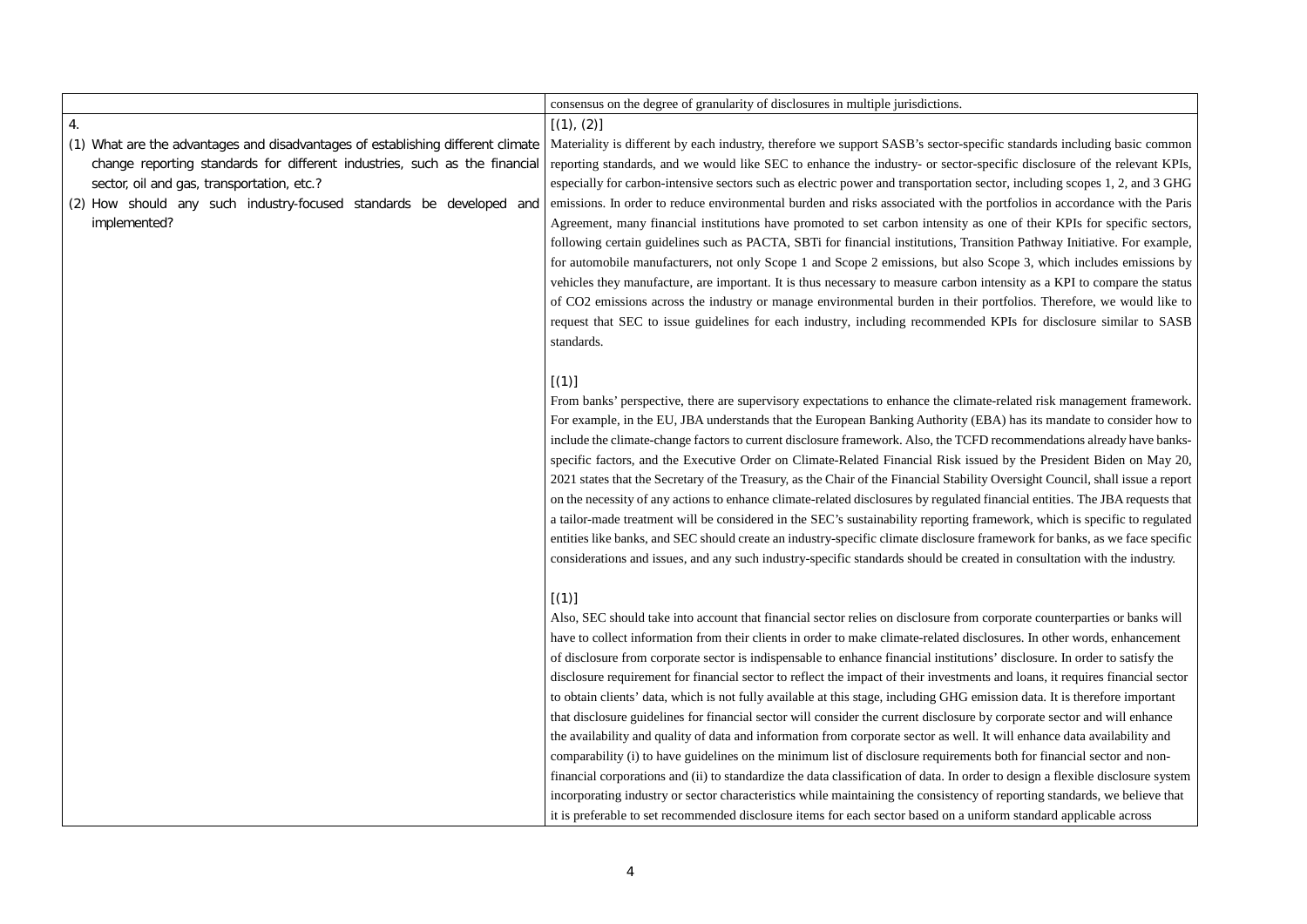but should still lay out some minimum imum disclosure requirements that are ity reporting standard to be established test TCFD Status Report published in oility-related information in accordance tions and large companies. The TCFD d would lead to confusion and lack of rs, who are the beneficiaries of ESG disclosures. Moreover, having multiple state in a "race-to-the-bottom" issue. In order to ensure framework. Therefore, sustainability f this point, we suggest you refer to the ly used internationally as a disclosure degree of flexibility in the disclosure framework all securious comparability, and we hope that

panies and investors, for example, by the terminon language to use. eporting processes under this

ability disclosure based on the TCFD CFD recommendations. Therefore, we not only in the U.S. but also globally,

tions and facilitate transition. Limiting framework at each financial institution. be allowed.

ill be put together in the future. This

I with the regulatory requirements and

|                                                                                      | industries developed in light of the TCFD recommendations.                              |
|--------------------------------------------------------------------------------------|-----------------------------------------------------------------------------------------|
| 5.                                                                                   | [(1)]                                                                                   |
| (1) What are the advantages and disadvantages of rules that incorporate or draw      | Disclosure requirements should be principles-based and allow for some flexibility be    |
| on existing frameworks, such as, for example, those developed by the Task            | requirements. The future SEC climate change disclosure rule should provide minin        |
| Force on Climate-Related Financial Disclosures (TCFD), the Sustainability            | consistent with the existing TCFD disclosure framework and the global sustainability    |
| Accounting Standards Board (SASB), and the Climate Disclosure Standards              | by the IFRS Foundation Trustee and encouraged by IOSCO. According to the late           |
| Board (CDSB)?[*]                                                                     | October 2020, more than 1,500 global companies have already disclosed sustainabil       |
| (2) Are there any specific frameworks that the Commission should consider?           | with the TCFD recommendations. This includes many Japanese financial institution        |
| (3) If so, which frameworks and why?                                                 | framework is a voluntary one. However, having multiple standards will create and        |
| *This list is not meant to be exhaustive, and should also be construed to include    | comparability to companies including financial institutions, as well as investors,      |
| potential successor organizations. See, e.g., IIRC and SASB announce intent to       | disclosures. Moreover, having multiple standards may result in a "race-to-the-          |
| merge in major step towards simplifying the corporate reporting system (Nov. 25,     | international coherence and a widespread use, it is important to have a flexible :      |
| $2020$ ).                                                                            | reporting standards should be "principle-based", to ensure comparability. In light of t |
|                                                                                      | examples of TCFD recommendations, which are flexible and are already widely             |
|                                                                                      | framework. The TCFD framework demonstrates the importance of a certain de               |
|                                                                                      | framework while securing comparability. On the other hand, the TCFD framework 1         |
|                                                                                      | these aspects will be reflected in the development of new disclosure standards.         |
|                                                                                      | SEC should develop a framework that is easy to use and not confusing for compa          |
|                                                                                      | referring to the terminology used in the TCFD framework so that stakeholders have       |
|                                                                                      | Many firms have already invested substantial resources in establishing voluntary rep    |
|                                                                                      | framework.                                                                              |
|                                                                                      |                                                                                         |
|                                                                                      | When the IFRS Foundation Trustee develops a unified framework for sustainab             |
|                                                                                      | recommendations, it is expected that the framework will be equivalent to the TCI        |
|                                                                                      | request SEC to continue discussions and engagement with various stakeholders no         |
|                                                                                      | including the IFRS Foundation Trustee.                                                  |
|                                                                                      |                                                                                         |
|                                                                                      | Standardized definitions are useful but need to be flexible enough to foster innovation |
|                                                                                      | the flexibility of definitions would limit the future development of risk management fr |
|                                                                                      | Considering banks' business model and proportionality, a flexible approach should b     |
| 6.                                                                                   | $[(1)-(6)]$                                                                             |
| (1) How should any disclosure requirements be updated, improved, augmented,          | As IIRC and SASB are merged, it is expected that the various existing standards will    |
| or otherwise changed over time?                                                      | flow will support SEC to designate an ESG disclosure standard setter such as SASB.      |
| (2) Should the Commission itself carry out these tasks, or should it adopt or        | We expect SEC to review whether or not the standard setter's standards are aligned v    |
| identify criteria for identifying other organization(s) to do so?                    | the standard is updated periodically meeting the regulators requirements.               |
| (3) If the latter, what organization(s) should be responsible for doing so, and what |                                                                                         |
| role should the Commission play in governance or funding?                            |                                                                                         |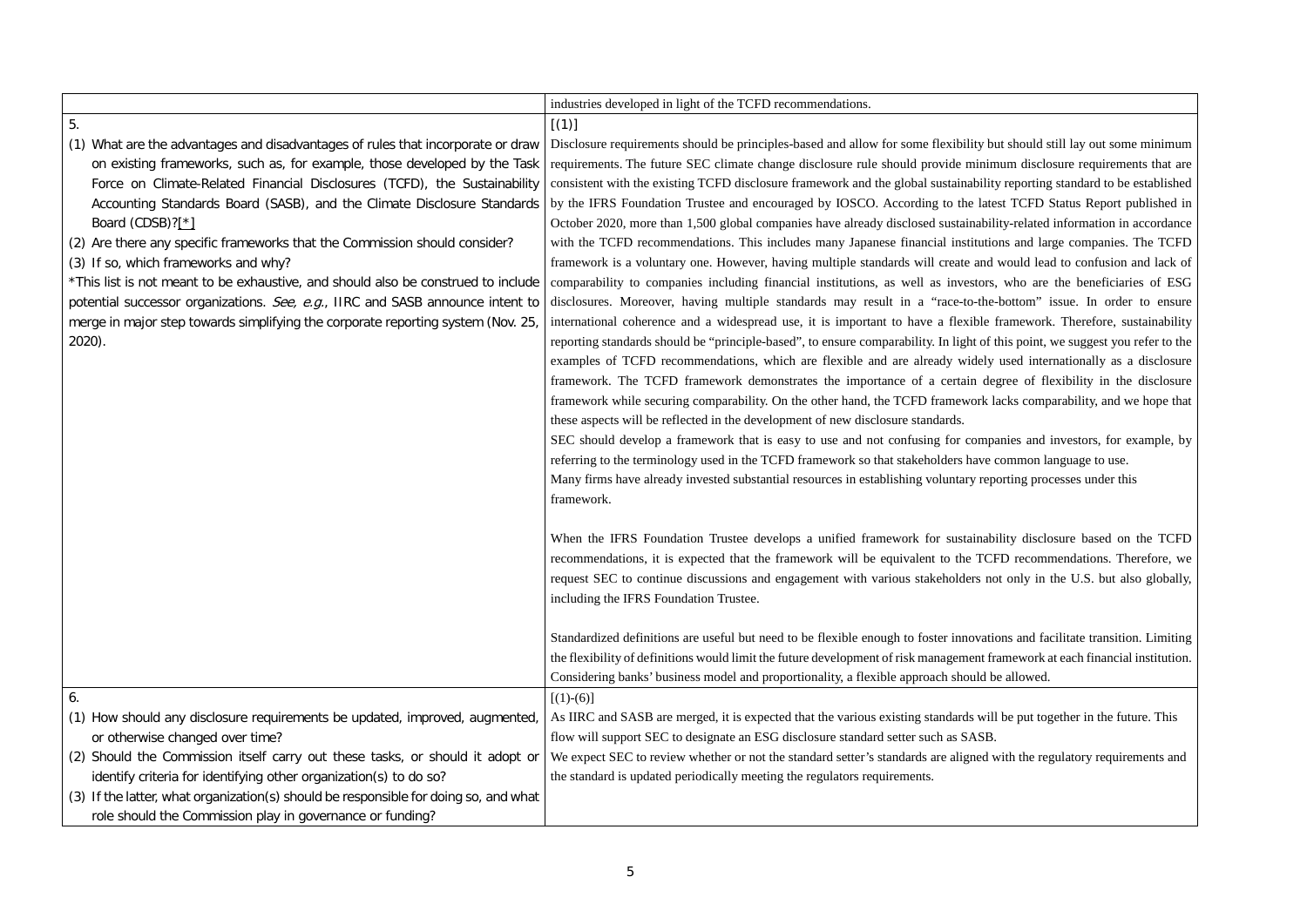le regulation. From this perspective, we ulation  $S-K$ .

osures, any changes in the regulations not think that a separate regulation warranted. Issuers should continue to ements should include quantification or s and their assessment of materiality.

e or employee compensation and climate sness and measures toward the climate it and magnitude of climate change risks. that climate change risks and impacts

closure requirements with different level nd quality assurance, we think it is better aprehensive set of standards.

portant in securing comparability and which are consistent with such global

| (4) Should the Commission designate a climate or ESG disclosure standard setter?<br>(5) If so, what should the characteristics of such a standard setter be?<br>(6) Is there an existing climate disclosure standard setter that the Commission<br>should consider?                                                                                                                                                                  |                                                                                                                                                                                                                                                                                                                                                                                                                                                                                                                                                                                                                                                                |
|--------------------------------------------------------------------------------------------------------------------------------------------------------------------------------------------------------------------------------------------------------------------------------------------------------------------------------------------------------------------------------------------------------------------------------------|----------------------------------------------------------------------------------------------------------------------------------------------------------------------------------------------------------------------------------------------------------------------------------------------------------------------------------------------------------------------------------------------------------------------------------------------------------------------------------------------------------------------------------------------------------------------------------------------------------------------------------------------------------------|
| 7.<br>(1) What is the best approach for requiring climate-related disclosures?<br>(2) For example, should any such disclosures be incorporated into existing rules<br>such as Regulation S-K or Regulation S-X, or should a new regulation devoted<br>entirely to climate risks, opportunities, and impacts be promulgated?<br>(3) Should any such disclosures be filed with or furnished to the Commission?                         | [(2)]<br>We think it is more reasonable that nonfinancial information is regulated by a same reg<br>think climate change-related disclosures should be incorporated into existing Regulation<br>Rather than adopting a new stand-alone regulation regarding climate change disclosure<br>should be made in the universal disclosure regulation - Regulation S-K. We do not th<br>dealing with financial statement disclosures under Regulation S-X is necessary or warr<br>have discretion in determining which line items or footnotes in their financial statemen<br>disclosure of the impact of climate change, based on their particular circumstances and |
| 8.<br>(1) How, if at all, should registrants disclose their internal governance and<br>oversight of climate-related issues?                                                                                                                                                                                                                                                                                                          | [(1)]<br>We think material ESG issues and KPI are necessary to be disclosed in the Form 10-K.                                                                                                                                                                                                                                                                                                                                                                                                                                                                                                                                                                  |
| (2) For example, what are the advantages and disadvantages of requiring<br>disclosure concerning the connection between executive or employee<br>compensation and climate change risks and impacts?                                                                                                                                                                                                                                  | [(2)]<br>The advantage of requiring disclosure concerning the connection between executive or e<br>change risks and impacts is that investors can evaluate the company's consciousness<br>change, and it will enhance accountability and effectiveness. However, as the extent and<br>and impacts may differ from industry to industry, this does not necessarily mean that<br>should be reflected in compensation.                                                                                                                                                                                                                                            |
| 9.<br>(1) What are the advantages and disadvantages of developing a single set of<br>global standards applicable to companies around the world, including<br>standards?                                                                                                                                                                                                                                                              | $[(1)-(6)]$<br>At this stage, each country/EU are already developing and try to implement the disclosu<br>reflecting the country's business environment. Therefore, from the comparability and qu<br>registrants under the Commission's rules, versus multiple standard setters and   for SEC to have a minimum global set of standards as a baseline rather than a compreh                                                                                                                                                                                                                                                                                    |
| (2) If there were to be a single standard setter and set of standards, which one<br>should it be?                                                                                                                                                                                                                                                                                                                                    | JBA believes that globally consistent sustainability reporting standards are important<br>consistency of disclosure and SEC should establish the disclosure standards which                                                                                                                                                                                                                                                                                                                                                                                                                                                                                    |
| (3) What are the advantages and disadvantages of establishing a minimum global<br>set of standards as a baseline that individual jurisdictions could build on versus<br>a comprehensive set of standards?<br>(4) If there are multiple standard setters, how can standards be aligned to<br>enhance comparability and reliability?<br>(5) What should be the interaction between any global standard and Commission<br>requirements? | standards.                                                                                                                                                                                                                                                                                                                                                                                                                                                                                                                                                                                                                                                     |
| (6) If the Commission were to endorse or incorporate a global standard, what are                                                                                                                                                                                                                                                                                                                                                     |                                                                                                                                                                                                                                                                                                                                                                                                                                                                                                                                                                                                                                                                |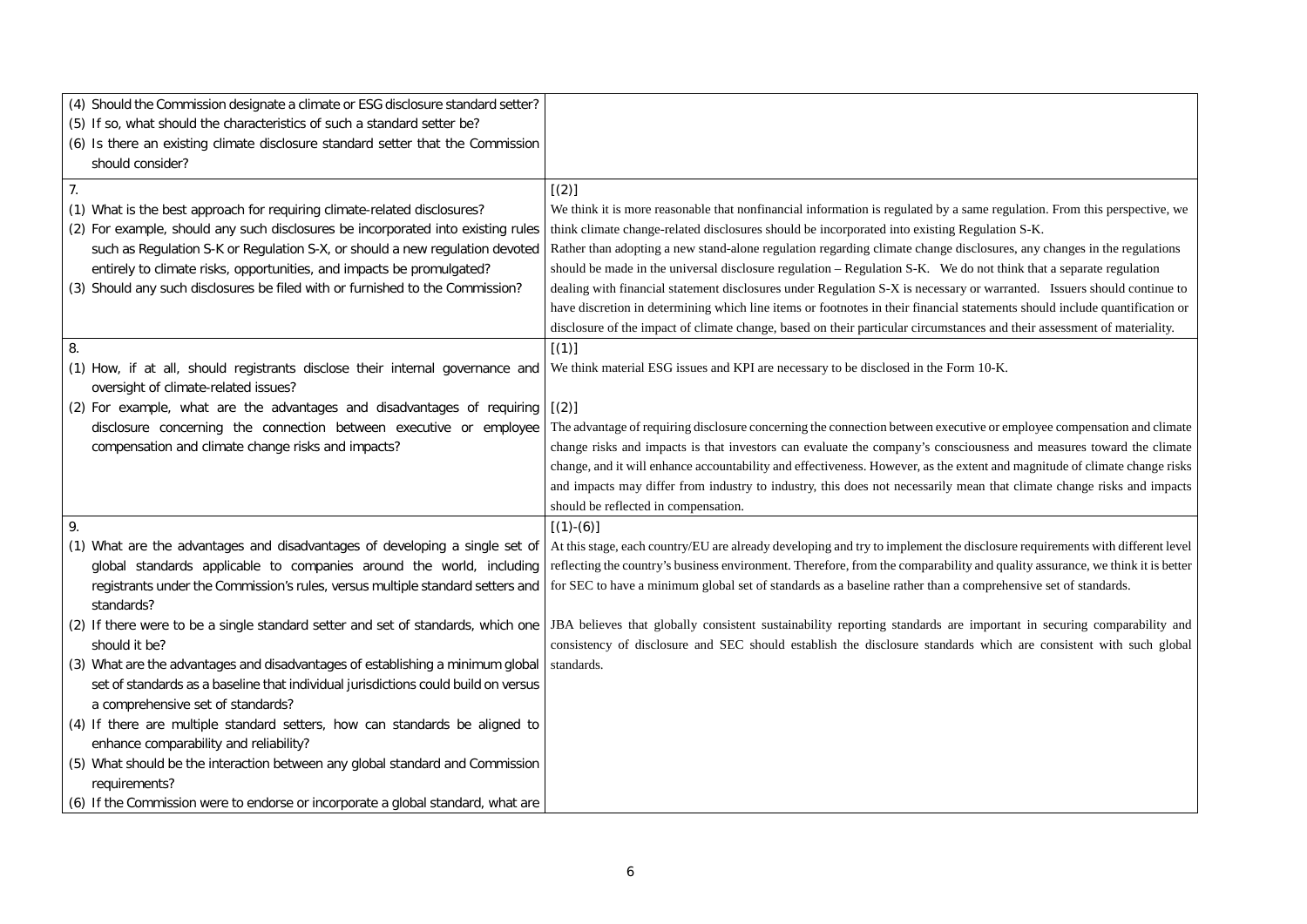unclear how audit or external assurance perspective disclosed on a voluntary basis. comply with the future SEC disclosure ternal assurance of ESG information is will remain difficult without common

hese disclosures. In particular, by te change are protected "forwards is a particular concern because most

sed in the Form 10-K to other disclosure

company's estimation and is difficult to re on nonfinancial information included

beriodic SEC reports regarding the ent certifications mandated by the sclosures on climate change (or other

sible for SEC registrants to explain the nd in light of difference in industry type or explain" framework for investors or

uirements and it is better to be decided of the Explanation will be useful for

| the advantages and disadvantages of having mandatory compliance?                   |                                                                                                |
|------------------------------------------------------------------------------------|------------------------------------------------------------------------------------------------|
| 10.                                                                                | $[(1)-(5)]$                                                                                    |
| (1) How should disclosures under any such standards be enforced or assessed?       | We expect SEC to discuss the scope of assurance by auditors carefully, as it is still unclear  |
| (2) For example, what are the advantages and disadvantages of making               | perspective will be implemented in each jurisdiction for the information currently d           |
| disclosures subject to audit or another form of assurance?                         | Accordingly, requiring audit or another form of assurance will raise the hurdles to comply     |
| (3) If there is an audit or assurance process or requirement, what organization(s) | standards. From a credibility standpoint, the possibility of the auditability and external as  |
| should perform such tasks?                                                         | understandable, but hasty implementation should be avoided as audit or assurance will re       |
| (4) What relationship should the Commission or other existing bodies have to       | metrics and standards.                                                                         |
| such tasks?                                                                        |                                                                                                |
| (5) What assurance framework should the Commission consider requiring or           |                                                                                                |
| permitting?                                                                        |                                                                                                |
| 11.                                                                                | [(1)]                                                                                          |
| (1) Should the Commission consider other measures to ensure the reliability of     | There should be a safe harbor against private litigation in the U.S. resulting from these dis  |
| climate-related disclosures?                                                       | legislation or rule it should be clear that disclosures regarding the impact of climate chang  |
| (2) Should the Commission, for example, consider whether management's annual       | looking statements" as defined in the Securities Act of 1933, section 78u-5(c). This is a pa   |
| report on internal control over financial reporting and related requirements       | non-U.S. jurisdictions would offer such a safe harbor in connection with private litigation.   |
| should be updated to ensure sufficient analysis of controls around climate         |                                                                                                |
| reporting?                                                                         | [(1), (2)]                                                                                     |
| (3) Should the Commission consider requiring a certification by the CEO, CFO, or   | SEC can enhance registrants to disclose the basis of nonfinancial information disclosed in the |
| other corporate officer relating to climate disclosures?                           | reports such as an annual report.                                                              |
|                                                                                    | Although climate change related information such as scenario analysis includes company         |
|                                                                                    | certify, management should have a responsibility on the internal process of disclosure on no   |
|                                                                                    | in the Form 10-K.                                                                              |
|                                                                                    |                                                                                                |
|                                                                                    | [(3)]                                                                                          |
|                                                                                    | However, we do not believe that a separate certification by the CEO and CFO in periodic        |
|                                                                                    | adequacy of any climate change disclosures is warranted or appropriate. The current certif     |
|                                                                                    | Sarbanes-Oxley Act encompass the overall accuracy of the report. Singling out disclosure       |
|                                                                                    | disclosure topics) for special certifications will only increase the burden on issuers.        |
| 12.                                                                                | $[(1)-(3)]$                                                                                    |
| (1) What are the advantages and disadvantages of a "comply or explain"             | As a "comply or explain" framework for climate change disclosure makes it possible for         |
| framework for climate change that would permit registrants to either comply        | reason that they cannot comply, this will enhance the transparency and flexibility and in lig  |
| with, or if they do not comply, explain why they have not complied with the        | and size of each company, it will be necessary and beneficial to use "comply or expla          |
| disclosure rules?                                                                  | stakeholders to understand current situation of SEC registrants.                               |
| (2) How should this work?                                                          | This framework does not need to be applied to all climate change disclosure requiremen         |
| (3) Should "comply or explain" apply to all climate change disclosures or just     | based on the difficulties of disclosure. We believe that analyzing the contents of the         |
| select ones, and why?                                                              | considering the future shape of the SEC's rules.                                               |